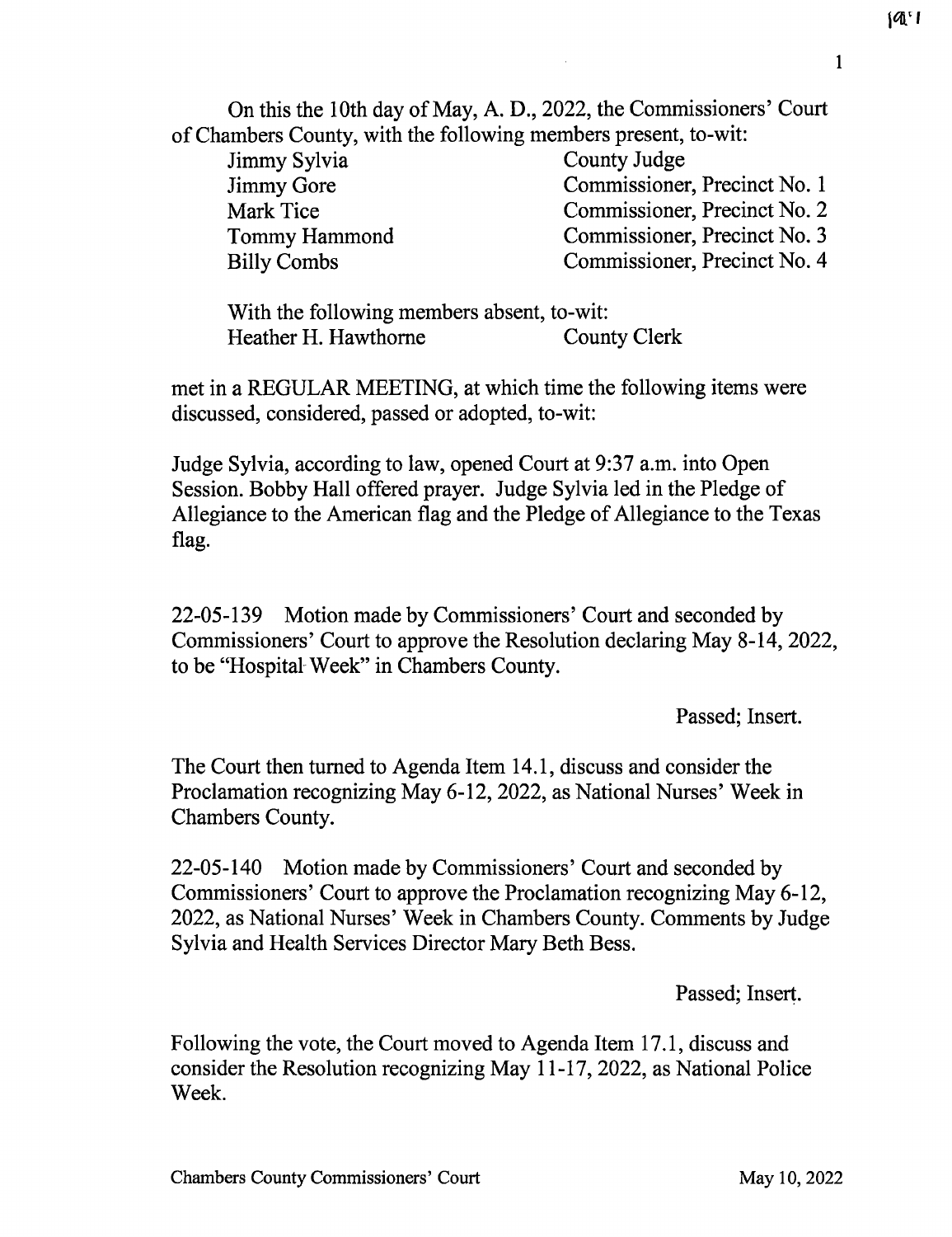22-05-141 Motion made by Commissioners' Court and seconded by Commissioners' Court to approve the Resolution recognizing May 11-17, 2022, as National Police Week. Comments by Sheriff Brian Hawthorne.

Passed; Insert.

At 9:47 a.m. the Court took a break. At 9:57 a.m. the Court returned to Open Session, and moved to the remaining items under Administration.

22-05-142 Motion made by Tice and seconded by Gore to approve the quote provided by HART Intercivic and Resolution to upgrade election equipment paid by a grant from the State. Comments by Judge Sylvia.

Passed; Insert.

22-05-143 Motion made by Tice and seconded by Combs to hire the Professional Services of "Brandimarte Law Firm, PLLC" under the authority of the Purchasing Agent granted by 262.024 (4) of the Texas Government Code. Comments by Purchasing Agent George Barrera and Commissioners Tice and Hammond.

Passed.

The Court then took up Agenda Item 3.1, discuss and consider Southwinds Section 4 & 5 variance request for the following requirements: minimum lot width, side lot setback, and minimum back-of-curb to back-of curb paved roadway width.

Park Patterson, developer and part owner of the project, told the Court there had been meetings between Chambers County and the City of Baytown. The developers followed the City of Baytown requirements, which differed from the Chambers County requirements.

Fire Marshall /Emergency Management Coordinator Ryan Holzaepfel agreed with Patterson's description, telling the Court it was assumed that the area would be annexed by the City of Baytown. However, he informed the Court that 9-1-1 calls would go through the Chambers County Dispatch Center, not necessarily the City of Baytown.

Commissioner Combs told the Court he hoped to find a solution that would work for everyone. The item was tabled and it was agreed that Commissioner Combs would work with developers and the appropriate County departments.

Chambers County Commissioners' Court May 10, 2022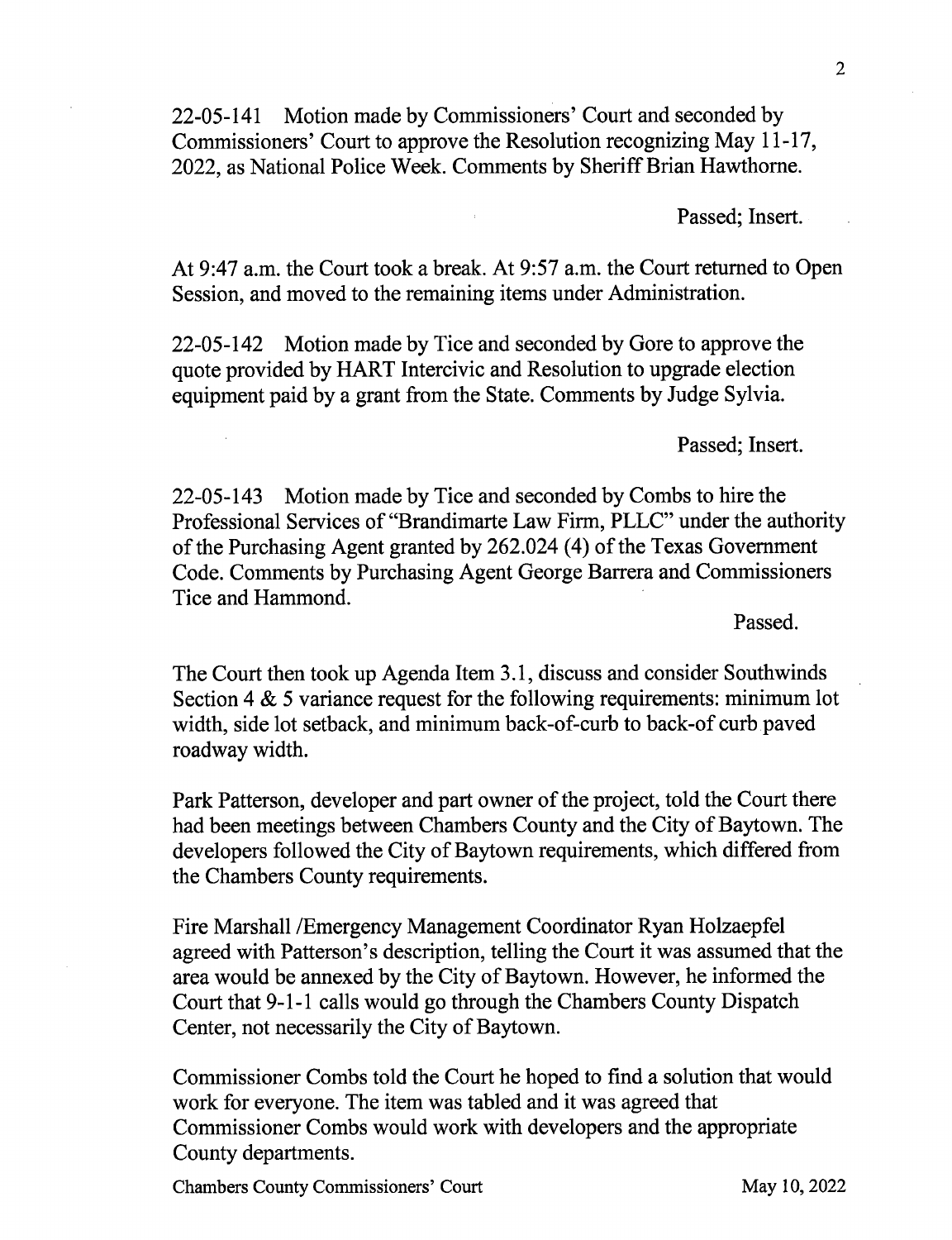3

22-05-144 Motion made by Gore and seconded by Hammond to approve the Work Authorization for Public Management, Inc. for Texas Department of Housing and Community Affairs (TDHCA) Community Resiliency Program. Comments by Commissioner Hammond.

Passed; Insert.

22-05-145 Motion made by Combs and seconded by Tice to approve the Houston Transloading Partners I, LLC (NFI) Tax Abatement application and incentives recommendation. Comments by B.J. Simon, Economic Development Foundation, Commissioners Combs and Hammond and John Klein with CCID 1.

Passed; Insert.

22-05-146 Motion made by Combs and seconded by Hammond to approve SBR Cedar Port 2 Owner, LP Tax Abatement application. Comments by B.J. Simon, Economic Development Foundation.

Passed; Insert.

22-05-147 Motion made by Gore and seconded by Tice to approve the Park Use Agreement submitted by Lone Star Guardians to hold the Lone Star Guardians "No Fences" BBQ Cook-Off at White's Park on May 27-28, 2022.

Passed; Insert.

22-05-148 Motion by Tice and seconded by Combs to waive any penalty fees or interest for the lien placed on LT 34 & 35, Welton J. Williams S/D, Welton Road, Baytown, TX 77523. Comments by Compliance & Enforcement Coordinator Victoria Figueroa.

Passed; Insert.

22-05-149 Motion made by Commissioners' Court and seconded by Commissioners' Court to accept the 2021 Excellence in Safety Award presented by Texas Association of Counties. Safety Coordinator Wendy Vola told the Court that Chambers County was one of only 12 counties in the State to earn the award.

Passed.

22-05-150 Motion made by Tice and seconded by Hammond to sign the Resolution to move forward with the Texas Historic Courthouse Preservation Program through the Texas Historical Commission. Comments by Commissioners Combs and Gore, Judge Sylvia, Chambers County

Chambers County Commissioners' Court May 10, 2022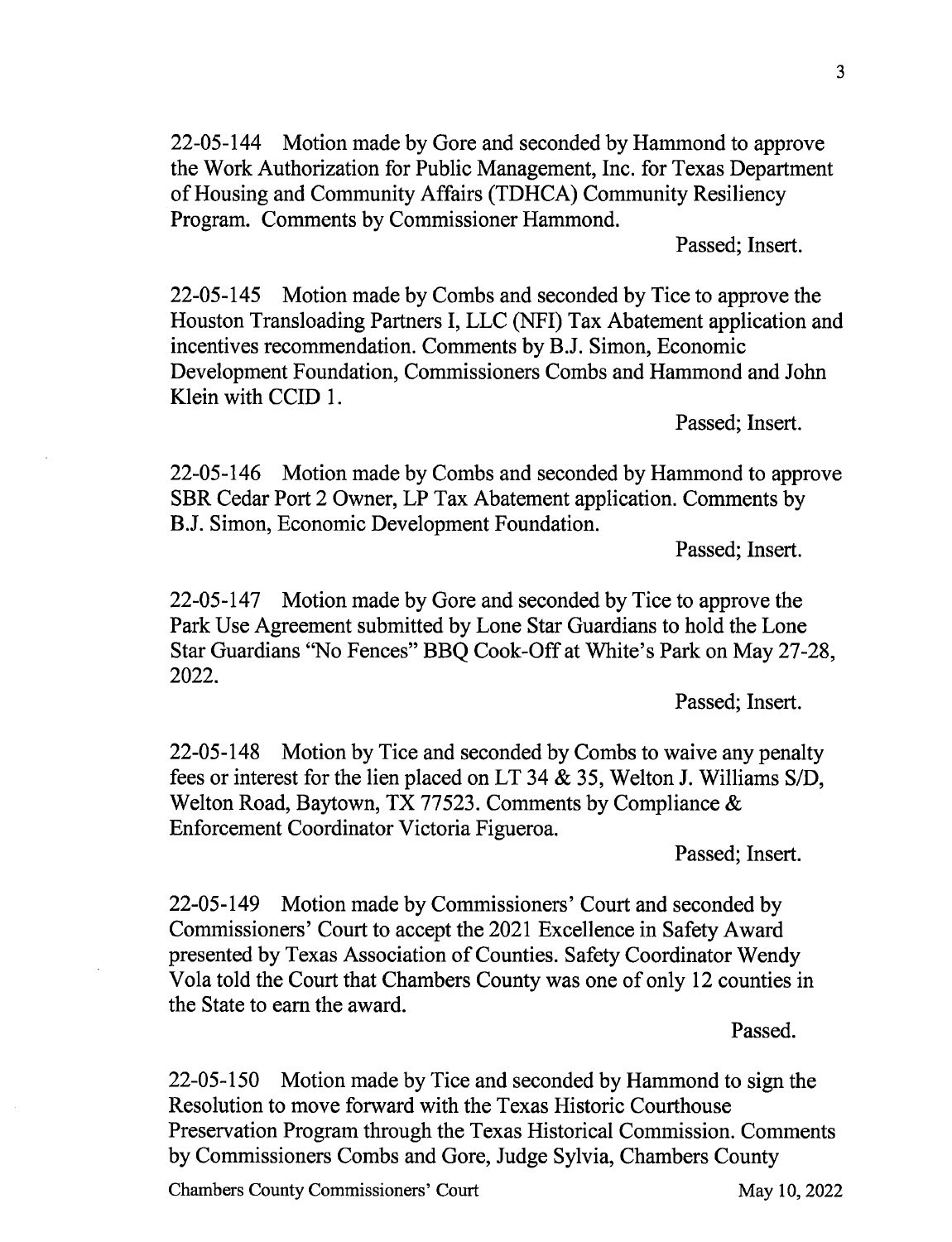Librarian Valerie Jensen, who recommended approval, County Purchasing Agent George Barrera, and Jay Firsching with ArchiTexas.

Passed; Insert.

4

22-05-151 Motion made by Tice and seconded by Gore to approve the Consent Agenda, with the exception of Agenda Item 19.6, approve payroll changes. Agenda Item 19.6 was taken into Executive Session.

Passed; Insert.

At 10:45 a.m. the Court entered into Executive Session, Consultation with Attorney, Section 551.071, Gov. Code, V.T.C.S.; Deliberation Regarding Real Property — Section 551.072, Gov. Code, V.T.C.S; Personnel Section 551.074, Gov. Code, V.T.C.S.; Deliberation regarding security devices or security audits.

Court returned to Regular Session at 11:53 a.m.

22-05-152 Motion made by Combs and seconded by Hammond to approve the payroll changes. Comments by Commissioner Combs.

Passed; Insert.

22-05-153 Motion made by Gore and seconded by Tice to purchase Parcel G for the Justice Center.

Passed.

22-05-154 Motion made by Combs and seconded by Hammond to approve the purchase offer to sell Victoria Walker Park.

Passed.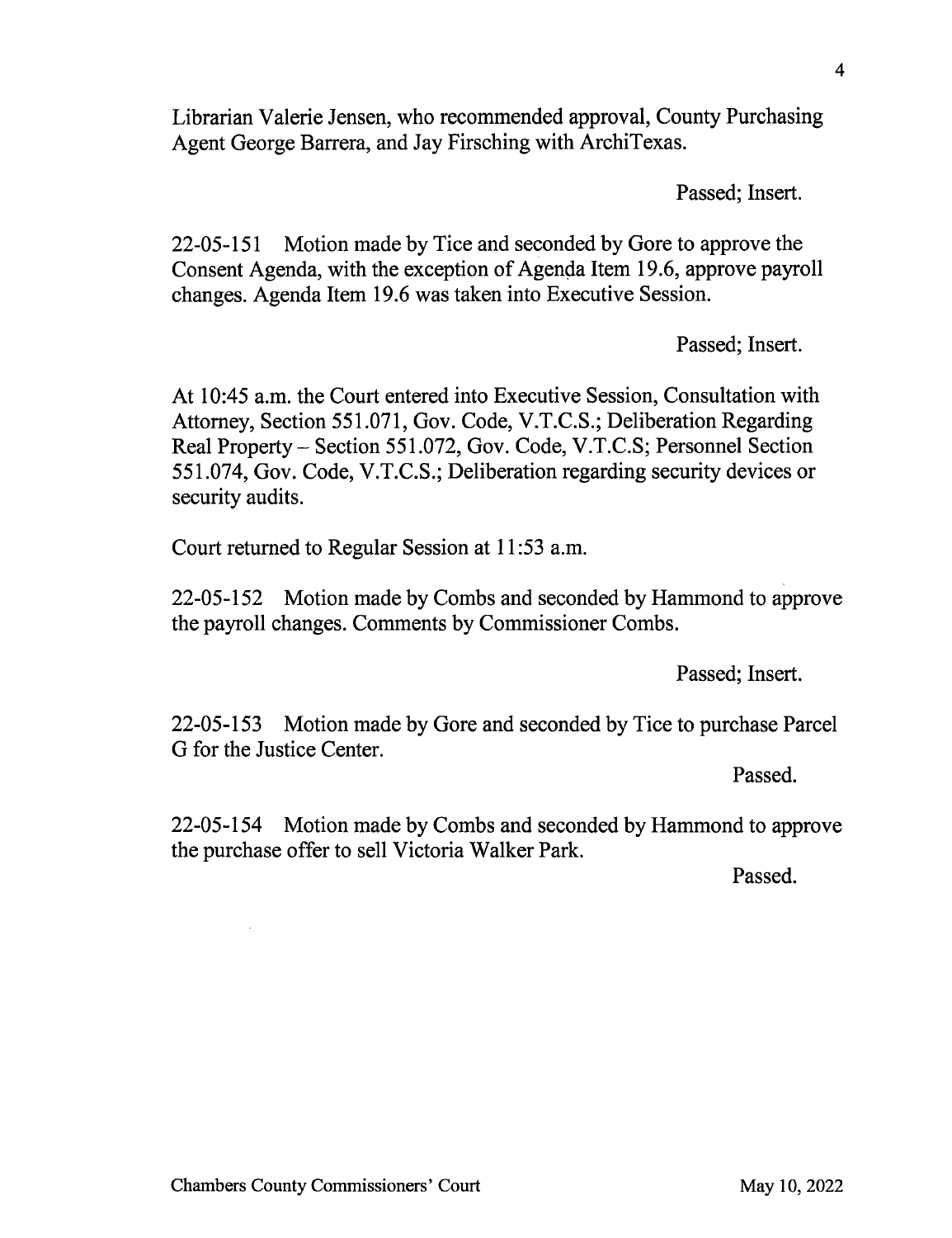## There being no further business, Court adjourned at 11:55 a.m.

\*\*\*\*\*\*\*\*\*\*\*\*\*\*\*\*\*\*\*\*\*\*\*\*\*\*\*\*\*\*\*\*\*\*\*\*\*\*\*\*\*\*\*\*

ATTEST: Hherne

Heather H. Hawthorne, County Clerk  $\frac{1}{\sqrt{2}}\sum_{i=1}^{n} \frac{1}{\sqrt{2}}\sum_{j=1}^{n} \frac{1}{\sqrt{2}}\sum_{j=1}^{n} \frac{1}{\sqrt{2}}\sum_{j=1}^{n} \frac{1}{\sqrt{2}}\sum_{j=1}^{n} \frac{1}{\sqrt{2}}\sum_{j=1}^{n} \frac{1}{\sqrt{2}}\sum_{j=1}^{n} \frac{1}{\sqrt{2}}\sum_{j=1}^{n} \frac{1}{\sqrt{2}}\sum_{j=1}^{n} \frac{1}{\sqrt{2}}\sum_{j=1}^{n} \frac{1}{\sqrt{2}}\sum_{j=1}^{n}$ 

 $\mu_{\rm W}$ 

APPROVED:

Jimmy Sylvia, County Judge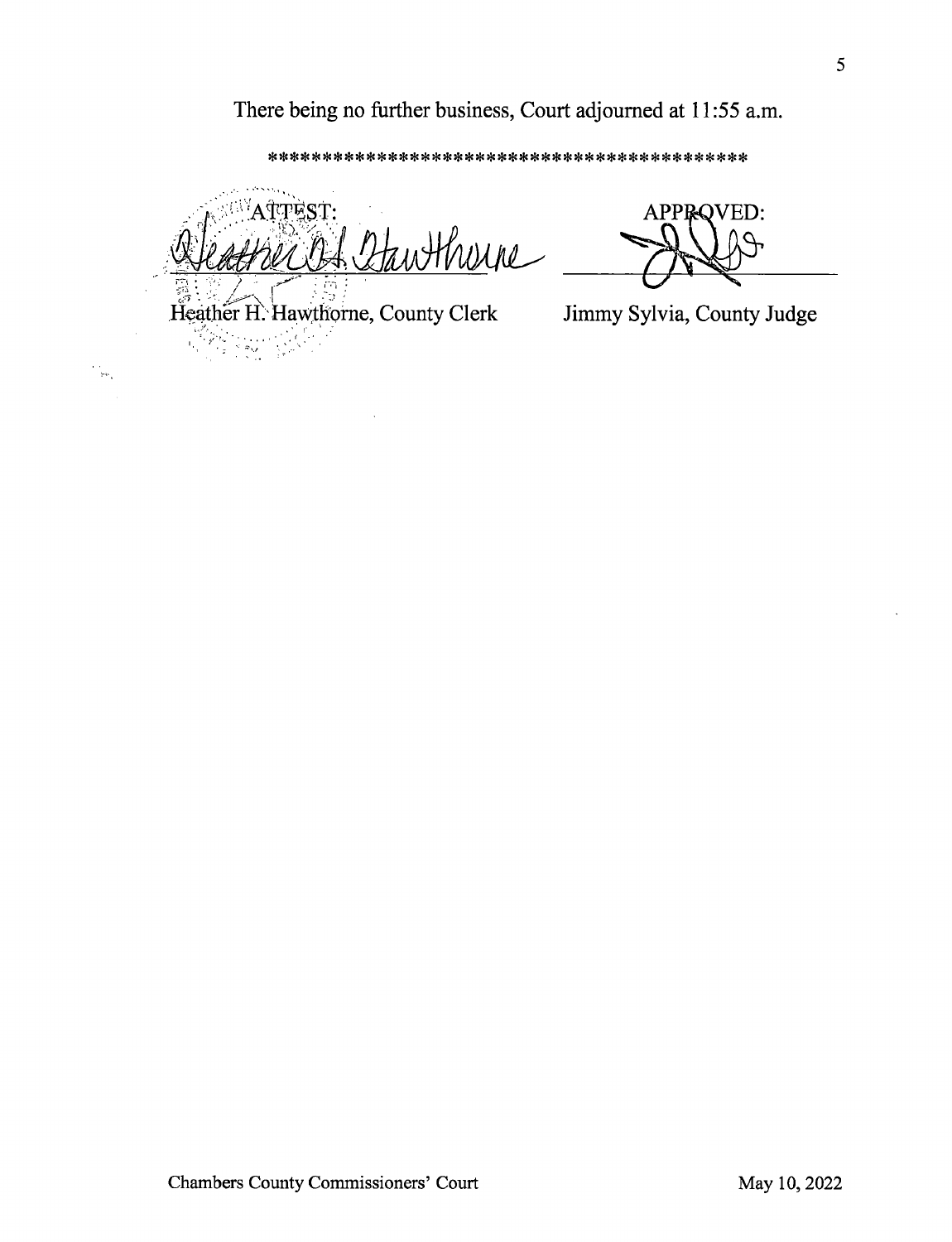## COMMISSIONERS' COURT MINUTES REGULAR MEETING May 10, 2022

- 22-05-139 Motion to approve Resolution declaring May 8-14, 2022, to be "Hospital Week" in Chambers County.
- 22-05-140 Motion to approve the Proclamation recognizing May 6-12, 2022, as National Nurses Week in Chambers County.
- 22-05-141 Motion to approve the Resolution recognizing May 11-17, 2022, as National Police Week.
- 22-05-142 Motion to approve the quote provided by HART Intercivic and Resolution to upgrade election equipment paid by a grant from the State.
- 22-05-143 Motion to hire the Professional Services of "Brandimarte Law Firm, PLLC" under the authority of the Purchasing Agent granted by 262.024 (4) of the Texas Government Code.

Agenda Item 3.1, discuss and consider Southwinds Section 4 & 5 variance request for the following requirements: minimum lot width, side lot setback, and minimum backof-curb to back-of curb paved roadway width, was tabled.

22-05-144 Motion to approve the Work Authorization for Public

Chambers County Commissioners' Court May 10, 2022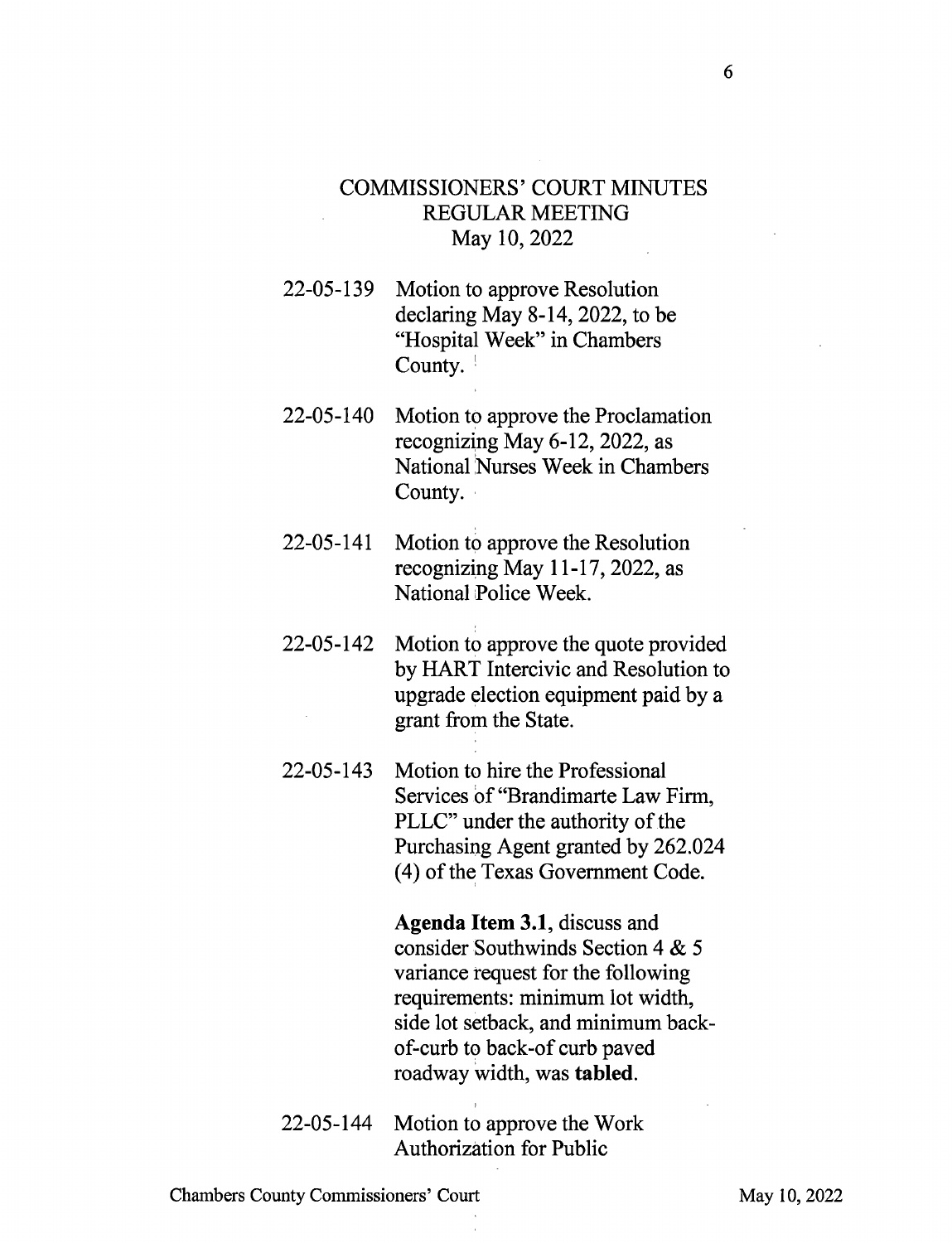Management, Inc. for Texas Department of Housing and Community Affairs (TDHCA) Community Resiliency Program.

- 22-05-145 Motion to approve the Houston Transloading Partners I, LLC (NFI) Tax Abatement application and incentives recommendation.
- 22-05-146 Motion to approve SBR Cedar Port 2 Owner, LP Tax Abatement application. Comments by B.J. Simon, Economic Development Foundation.
- 22-05-147 Motion to approve the Park Use Agreement submitted by Lone Star Guardians to hold the Lone Star Guardians "No Fences" BBQ Cook-Off at White's Park on May 27-28, 2022.
- 22-05-148 Motion by Tice and seconded by Combs to waive any penalty fees or interest for the lien placed on LT 34 & 35, Welton J. Williams S/D, Welton Road, Baytown, TX 77523.
- 22-05-149 Motion to accept the 2021 Excellence in Safety Award presented by Texas Association of Counties.
- 22-05-150 Motion to sign the Resolution to move forward with the Texas Historic Courthouse Preservation Program through the Texas Historical Commission.